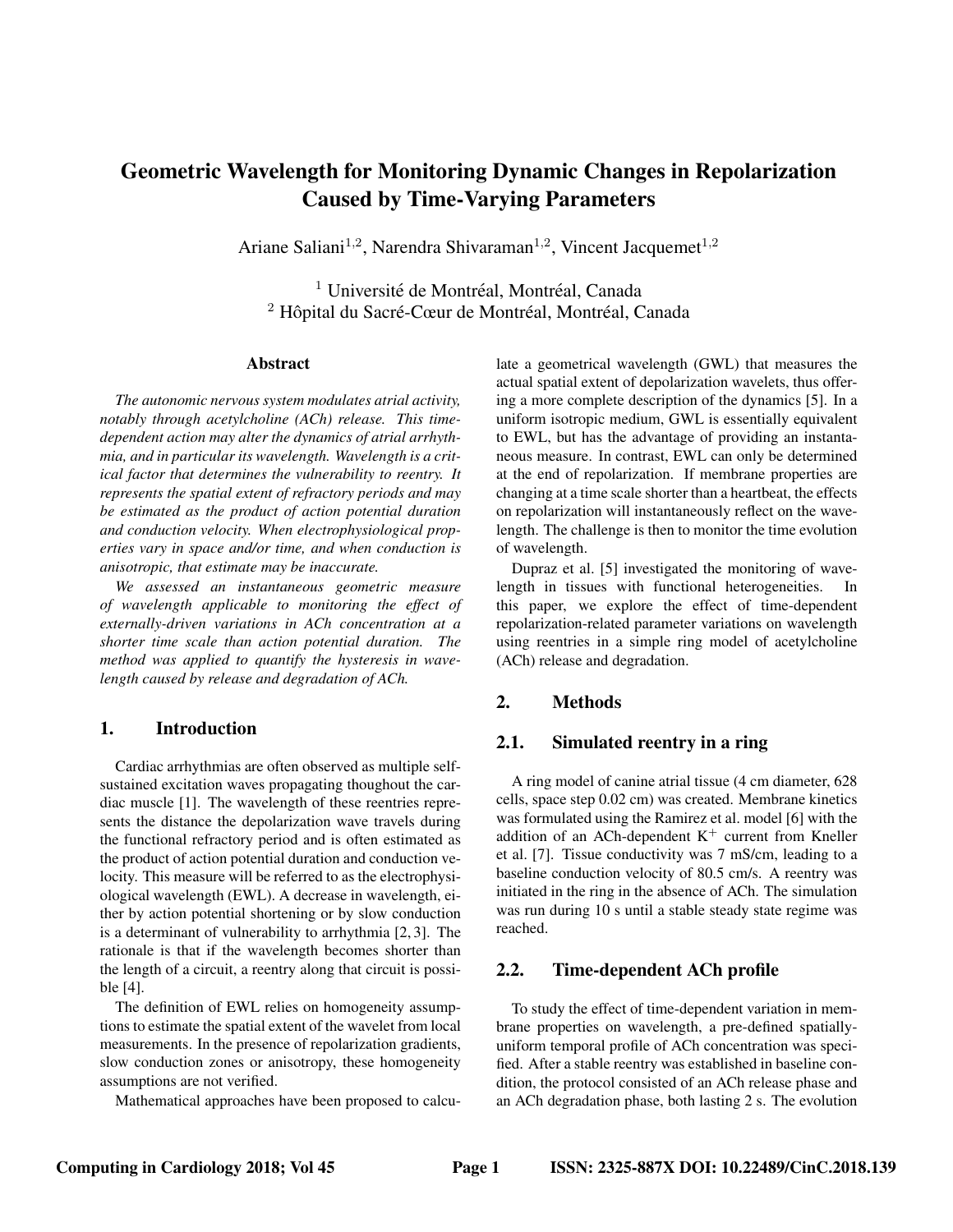of ACh concentration was defined as [8]:

$$
\rm{ACh}(t) = \left\{ \begin{array}{ll} 0 & \text{if } t \leq t_0 \\ \rm{ACh}_{\rm{max}} \frac{1 - e^{(t_0 - t_1)/\tau}}{1 - e^{(t_0 - t_1)/\tau}} & \text{if } t_0 < t \leq t_1 \\ \rm{ACh}_{\rm{max}} e^{(t_1 - t)/\tau} & \text{if } t > t_1 \end{array} \right. \tag{1}
$$

where the onset and offset of ACh release were  $t_0 = 10$  s and  $t_1 = 12$  s. The simulation was stopped at  $t = 14$  s. The maximum ACh level  $(ACh_{max})$  was varied between 0 and 0.03  $\mu$ M (30 steps; linear spacing). The time constant  $(\tau)$  was the same for ACh release and degradation and ranged from 1 ms to 1000 ms (30 steps; logarithmic spacing). The hypothesized time course of ACh was inspired by studies on the effect of vagal stimulation on heart rate [9]. The choice of equal release and degradation rates was motivated by the objective of comparing the wavelength during the release and degradation phases rather than by physiological data.

In addition, reentries were simulated in tissues with constant ACh concentrations (10 s simulations) to establish the steady-state conditions. In total, there were 1150 simulations (250 steady-state  $+30\times30$  time-dependent ACh profiles).

#### 2.3. Wavelength measurements

During each simulation, the time course of the membrane potential of all the nodes was stored every 1 ms. Depolarization and repolarization times were defined using a threshold at −70 mV. For each action potential, conduction velocity and action potential duration were measured; electrophysiological wavelength (EWL) was defined as their product. EWL values were assigned to the times of *repolarization* of the corresponding action potentials to create a time series of wavelengths [5].

One single wavelet was present in the tissue at all times. Geometrical wavelength (GWL) was defined as the length of the region with membrane potentials above −70 mV. Linear spatial interpolation was used to increase accuracy. This measure is instantaneous and is defined at every time instant. GWL was computed every 1 ms.

The evolution of wavelength measures was characterized by the time to 90% adaptation (T90) during ACh release and during ACh degradation.

#### 3. Results

# 3.1. Reentries at steady state

Wavelength was first assessed during stable reentry at constant ACh concentration. In this situation, GWL and EWL were approximately equal. With increasing ACh concentration, action potential durations were shortened from 103 ms to 59 ms at 0.003  $\mu$ M and 35 ms at 0.03  $\mu$ M of ACh. Conduction velocity and cycle length (baseline values: 80.6 cm/s and 156 ms) varied by less than 5% as a combined result of hyperpolarization of the maximum diastolic potential and prolongation of the diastolic interval. Wavelength shortening by ACh is illustrated in Fig. 1. From its baseline value of 8.3 cm, GWL decreased to 2.9 cm at high ACh concentrations.



Figure 1. Steady-state geometrical wavelength (GWL) during reentry with constant ACh concentration (gray curve: 250 ACh values). Action potentials corresponding to the three colored dots are displayed in the inset.

### 3.2. Time-dependent ACh profile

Wavelength was monitored during reentry in a ring tissue with time-varying ACh concentration following Eq. (1). Figure 2 shows examples of simulations with  $\tau =$ 20 and 150 ms, and  $ACh_{\text{max}} = 0.03$  and 0.003  $\mu$ M. The predefined ACh profiles included a release and a degradation phase (panel A). The steady-state GWL time series (panel B) was defined as the steady-state GWL value from Fig. 1 corresponding to the instantaneous ACh concentration from panel A. The time evolution of GWL (panel C) and EWL (panel D) were similar and followed the evolution of ACh. Note that while GWL was computed every 1 ms, EWL could be determined only at times when a cell repolarized so the latter time series was not evenly spaced.

#### 3.3. Hysteresis loops

Although the release and degradation time constants were equal, the time scale of variations in GWL was faster than ACh time constant  $\tau$  during ACh release and slower during degradation (Fig. 2). These differences were quantified using the ratio between the time to 90% adaptation (T90) and the time constant  $\tau$ . In the 900 simulations, the ratio T90/ $\tau$  was 0.58  $\pm$  0.21 for the release phase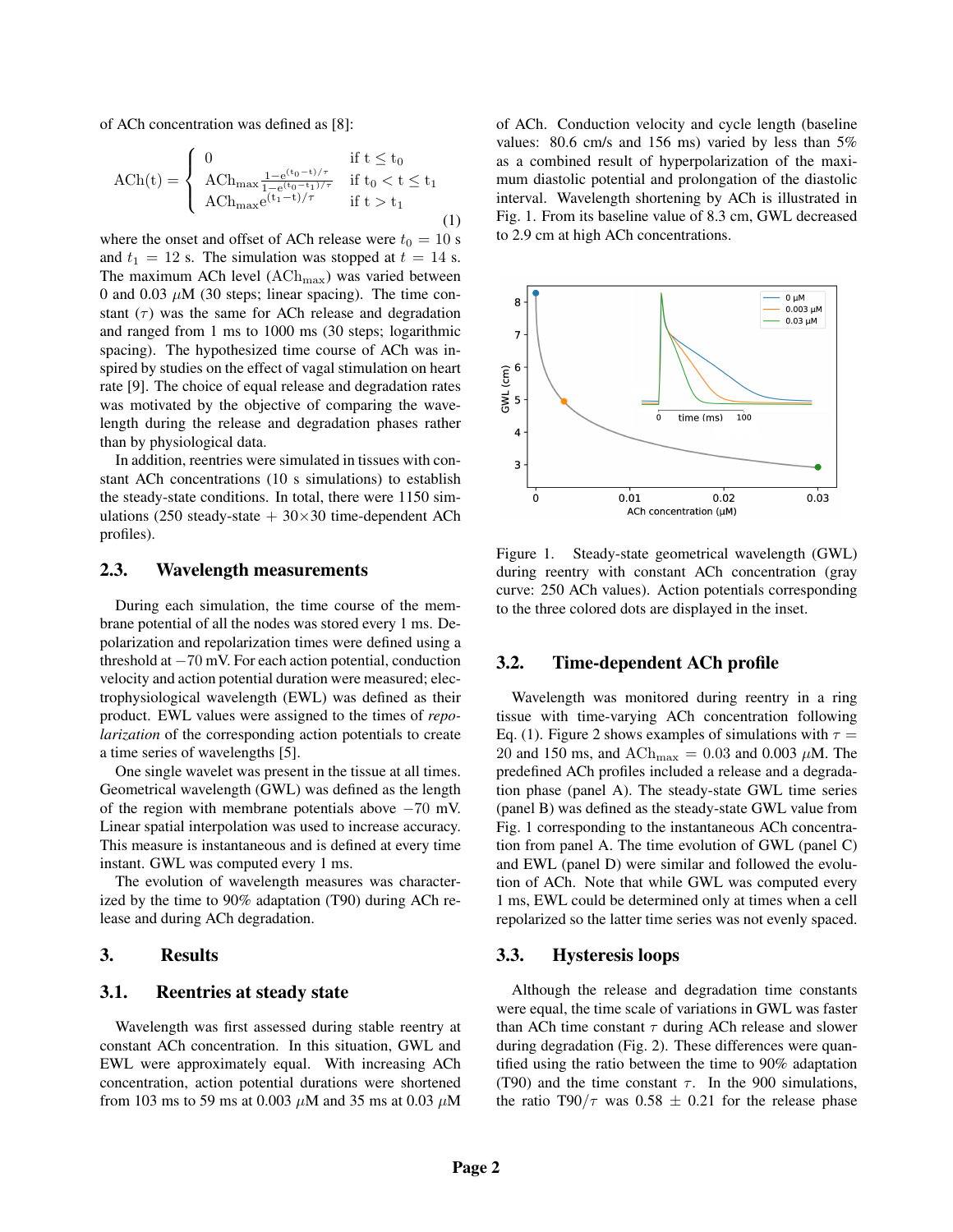

Figure 2. (A) Four examples of ACh concentration temporal profiles with different  $\tau$  and ACh<sub>max</sub>. (B) Steady-state geometrical wavelength (GWL). (C) Time evolution of geometrical wavelength (GWL) and (D) electrophysiological wavelengths (EWL) in the same simulations.

and  $4.54 \pm 1.13$  for the degradation phase (paired t-test:  $p < 0.001$ ).



Figure 3. Hysteresis loops of geometrical wavelength (GWL) as a function of steady-state GWL. Parameters and colors are the same as Fig. 2.

This hysteresis effect can be visualized by representing GWL (from Fig. 2C) as a function of the steady-state GWL (from Fig. 2B). The resulting loops, plotted in Fig. 3, tended to cover a larger area when  $\tau$  was smaller and when  $ACh_{max}$  was larger.

The hysteresis loop areas were measured and normalized by the square of GWL range. As demonstrated in Fig. 4, this relative area was strongly and nonlinearly correlated to  $\tau$  (Spearman's rho =  $-0.99$ ), independently from ACh maximum level, and was about 40% for  $\tau = 50$  ms down to 15 % for  $\tau = 1000$  ms, but appeared to tend very slowly to zero as the time constant  $\tau$  increased.



Figure 4. Loop relative area as a function of the time constant ( $\tau$ ) of ACh variation for all 900 simulations; ACh<sub>max</sub> is color coded.